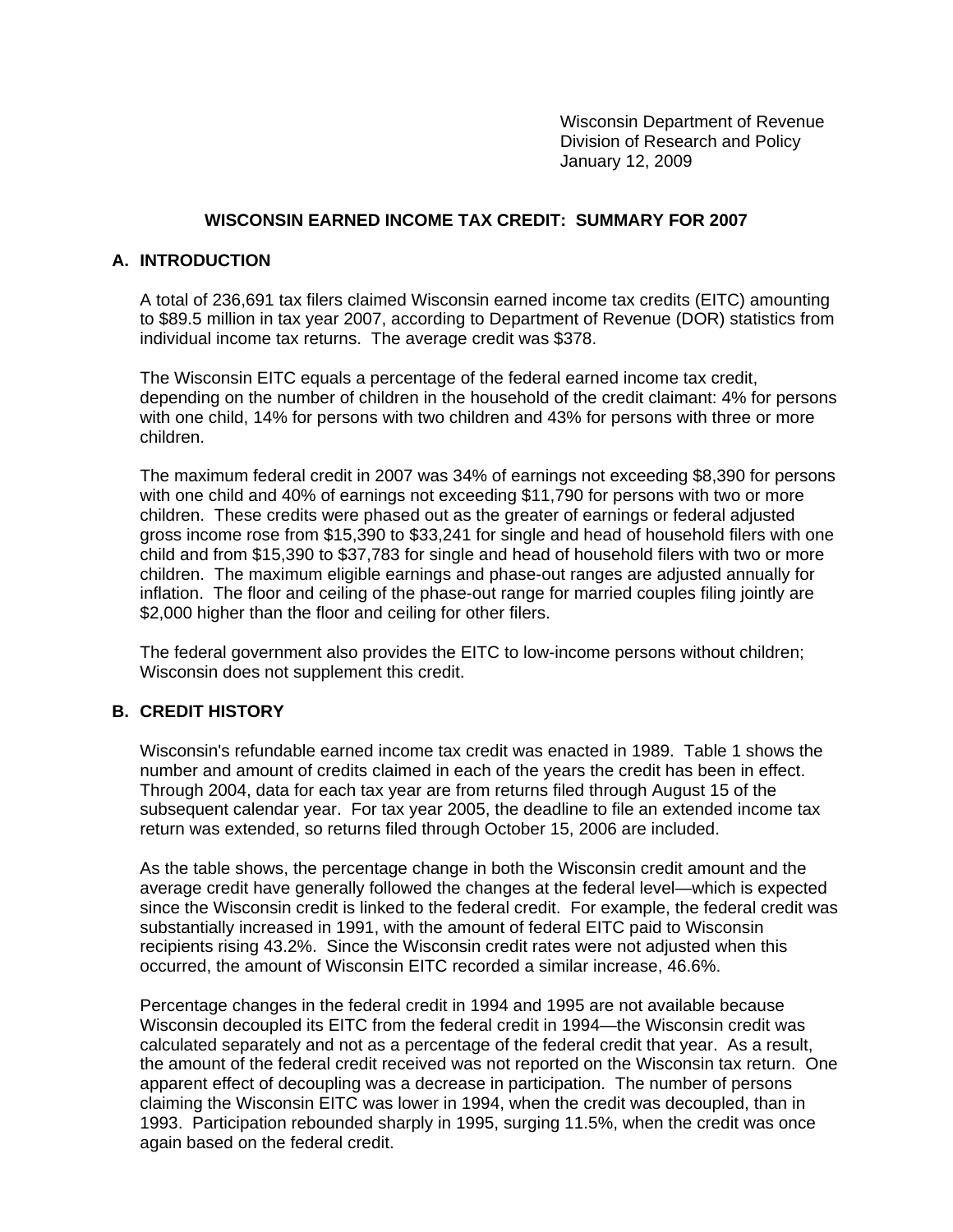The number of Wisconsin EITC recipients and the amount claimed declined in the late 1990s, but both have increased since then. In 2007, the number of recipients and the amount of credits rose again by 4.0% and 7.6%, respectively.

| IAA TEARS 1909 – 2007 |            |                        |           |                      |         |  |  |  |
|-----------------------|------------|------------------------|-----------|----------------------|---------|--|--|--|
|                       |            | <b>Federal Credit</b>  |           | Wisconsin            |         |  |  |  |
| Tax                   | Number Of  | Amount*                | Average   | <b>Credit Amount</b> | Average |  |  |  |
| Year                  | Recipients | $($$ thou)             | (3)       | $($$ thou)           | (3)     |  |  |  |
| 1989                  | 126,511    | \$68,409.8             | \$541     | \$16,464.1           | \$130   |  |  |  |
| 1990                  | 136,205    | 77,718.0               | 571       | 18,916.8             | 139     |  |  |  |
| 1991                  | 153,194    | 111,255.2              | 726       | 27,725.0             | 181     |  |  |  |
| 1992                  | 165,951    | 134,697.7              | 812       | 33,572.0             | 202     |  |  |  |
| 1993                  | 172,425    | 153,726.5              | 892       | 38,652.1             | 224     |  |  |  |
| 1994                  | 171,260    | N/A                    | N/A       | 49,150.1             | 287     |  |  |  |
| 1995                  | 191,019    | 287,033.7              | 1,503     | 54,750.6             | 287     |  |  |  |
| 1996                  | 195,980    | 332,449.8              | 1,696     | 58,177.5             | 297     |  |  |  |
| 1997                  | 194,023    | 344,338.8              | 1,775     | 60,760.8             | 313     |  |  |  |
| 1998                  | 189,102    | 342,960.1              | 1,814     | 59,932.8             | 317     |  |  |  |
| 1999                  | 185,442    | 339,062.5              | 1,828     | 59,057.7             | 318     |  |  |  |
| 2000                  | 185,499    | 342,729.6              | 1,848     | 59,075.7             | 318     |  |  |  |
| 2001                  | 189,586    | 355,624.2              | 1,876     | 60,346.8             | 318     |  |  |  |
| 2002                  | 210,624    | 410,860.2              | 1,951     | 69,029.2             | 328     |  |  |  |
| 2003                  | 214,164    | 423,617.1              | 1,978     | 69,765.9             | 326     |  |  |  |
| 2004                  | 216,707    | 445,730.6              | 2,057     | 73,482.6             | 339     |  |  |  |
| 2005                  | 223,518    | 478,468.8              | 2,141     | 78,831.0             | 353     |  |  |  |
| 2006                  | 227,497    | 506,355.6              | 2,226     | 83,193.4             | 366     |  |  |  |
| 2007                  | 236,691    | \$550,017.1            | \$2,324   | \$89,549.0           | \$378   |  |  |  |
|                       |            | <b>Percent Changes</b> |           |                      |         |  |  |  |
| 1990                  | 7.7%       | 13.6%                  | 5.5%      | 14.9%                | 6.7%    |  |  |  |
| 1991                  | 12.5       | 43.2                   | 27.3      | 46.6                 | 30.3    |  |  |  |
| 1992                  | 8.3        | 21.1                   | 11.8      | 21.1                 | 11.8    |  |  |  |
| 1993                  | 3.9        | 14.1                   | 9.8       | 15.1                 | 10.8    |  |  |  |
| 1994                  | $-0.7$     | <b>NA</b>              | <b>NA</b> | 27.2                 | 28.0    |  |  |  |
| 1995                  | 11.5       | <b>NA</b>              | <b>NA</b> | 11.4                 | $-0.1$  |  |  |  |
| 1996                  | 2.6        | 15.8                   | 12.9      | 6.3                  | 3.6     |  |  |  |
| 1997                  | $-1.0$     | 3.6                    | 4.6       | 4.4                  | 5.4     |  |  |  |
| 1998                  | $-2.5$     | $-0.4$                 | 2.2       | $-1.4$               | 1.2     |  |  |  |
| 1999                  | $-1.9$     | $-1.1$                 | 0.8       | $-1.5$               | 0.3     |  |  |  |
| 2000                  | 0.0        | 1.1                    | 1.1       | 0.0                  | 0.0     |  |  |  |
| 2001                  | 2.2        | 3.8                    | 1.5       | 2.2                  | $-0.1$  |  |  |  |
| 2002                  | 11.1       | 15.5                   | 4.0       | 14.4                 | 3.1     |  |  |  |
| 2003                  | 1.7        | 3.1                    | 1.4       | 1.1                  | $-0.6$  |  |  |  |
| 2004                  | 1.2        | 5.2                    | 4.0       | 5.3                  | 4.0     |  |  |  |
| 2005                  | 3.1        | 7.3                    | 4.1       | 7.3                  | 4.0     |  |  |  |
| 2006                  | 1.8        | 5.8                    | 4.0       | 5.5                  | 3.7     |  |  |  |
| 2007                  | 4.0%       | 8.6%                   | 4.4%      | 7.6%                 | 3.3%    |  |  |  |

TABLE 1 FEDERAL AND STATE EARNED INCOME TAX CREDITS IN WISCONSIN TAX YEARS 1989 – 2007

\* For taxpayers with Wisconsin EITC only. Data on federal credits for other taxpayers, in particular, persons without children, are not reported on Wisconsin tax returns and thus not available.

N/A Not available. Because the Wisconsin credit was calculated separately from the federal credit in 1994, the amount of federal credit was not recorded on the Wisconsin tax return.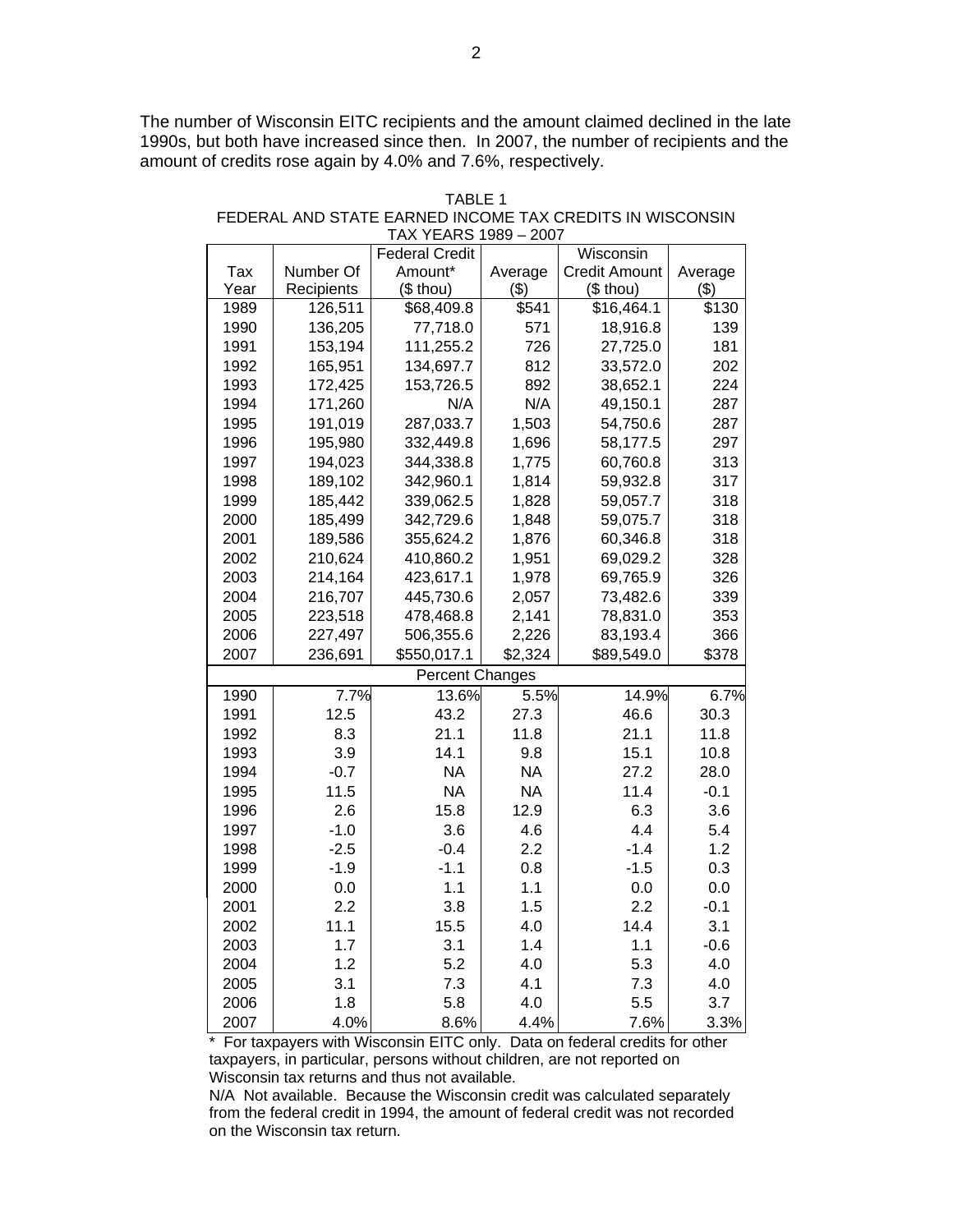# **C. CREDITS BY FILING STATUS**

Table 2 reports the number of 2007 EITC recipients, the number of children they have, and the amount of credits they receive by filing status and number of children. As the table shows, most recipients are unmarried. About 64% are heads of household, that is, single persons with children who are considered dependents for tax purposes, and about 10% are single filers who do not claim their children as dependents on their tax returns, typically because the non-custodial parent is allowed the dependency claim.

Married couples, while only about 26% of the recipients, received 32% of the credit and their average credit of \$475 was substantially higher than the averages for heads of household (\$363) and single filers (\$233). Married couples had higher average credits and received a larger share of the total credit amount because a larger percentage of them had three or more children, which qualifies for the largest credit. Thirty percent of married claimants had three or more children compared to 7% for single claimants and 14% for head of household claimants.

| DY FILING STATUS AND NUMBER OF DEPENDENTS, 2007 |         |        |            |              |        |         |  |
|-------------------------------------------------|---------|--------|------------|--------------|--------|---------|--|
|                                                 | Number  |        |            | Total        |        | Average |  |
| Filing Status/                                  | οf      | % of   | Number of  | Amount       | $%$ of | Amount  |  |
| Number of Dependents                            | Credits | Total  | Dependents | $($$ thou)   | Total  | (3)     |  |
| Single                                          |         |        |            |              |        |         |  |
| 1 Dependent                                     | 16,572  | 7.0%   | 16,572     | \$1,294,388  | 1.4%   | \$78    |  |
| 2 Dependents                                    | 5,754   | 2.4    | 11,508     | 2,296,923    | 2.6    | 399     |  |
| 3 or More Dependents                            | 1,670   | 0.7    | 5,140      | 1,991,866    | 2.2    | 1,193   |  |
| Subtotal                                        | 23,996  | 10.1   | 33,220     | 5,583,177    | 6.2    | 233     |  |
| <b>Head of Household</b>                        |         |        |            |              |        |         |  |
| 1 Dependent                                     | 79,602  | 33.6   | 79,602     | 5,873,007    | 6.6    | 74      |  |
| 2 Dependents                                    | 50,570  | 21.4   | 101,140    | 21,118,190   | 23.6   | 418     |  |
| 3 or More Dependents                            | 21,732  | 9.2    | 67,141     | 28,121,099   | 31.4   | 1,294   |  |
| Subtotal                                        | 151,904 | 64.2   | 247,883    | 55,112,296   | 61.5   | 363     |  |
| <b>Married Joint</b>                            |         |        |            |              |        |         |  |
| 1 Dependent                                     | 18,707  | 7.9    | 18,707     | 1,229,778    | 1.4    | 66      |  |
| 2 Dependents                                    | 23,668  | 10.0   | 47,336     | 7,995,000    | 8.9    | 338     |  |
| 3 or More Dependents                            | 18,416  | 7.8    | 61,397     | 19,628,711   | 21.9   | 1,066   |  |
| Subtotal                                        | 60,791  | 25.7   | 127,440    | 28,853,489   | 32.2   | 475     |  |
| <b>All Filers</b>                               |         |        |            |              |        |         |  |
| 1 Dependent                                     | 114,881 | 48.5   | 114,881    | 8,397,173    | 9.4    | 73      |  |
| 2 Dependents                                    | 79,992  | 33.8   | 159,984    | 31,410,113   | 35.1   | 393     |  |
| 3 or More Dependents                            | 41,818  | 17.7   | 133,678    | 49,741,676   | 55.5   | 1,189   |  |
| Total                                           | 236,691 | 100.0% | 408,543    | \$89,548,962 | 100.0% | \$378   |  |

TABLE 2 WISCONSIN EARNED INCOME TAX CREDITS BY FILING STATUS AND NUMBER OF DEPENDENTS, 2007

Components may not sum to total due to rounding.

# **D. CREDITS BY NUMBER OF DEPENDENTS**

Table 2 also shows that almost half of the filers claiming an earned income tax credit had one dependent (48.5%), while 33.8% had two, and 17.7% had three or more. Because Wisconsin provides substantially larger credits to larger families, 55.5% of the credit went to recipients with three or more children, 35.1% to those with two children, and 9.4% to those with one child.

The effect of the Wisconsin adjustment for family size can also be seen by comparing the average credit, which was \$1,189 for those with three or more dependents, \$393 for those with two dependents, and \$73 for those with one dependent.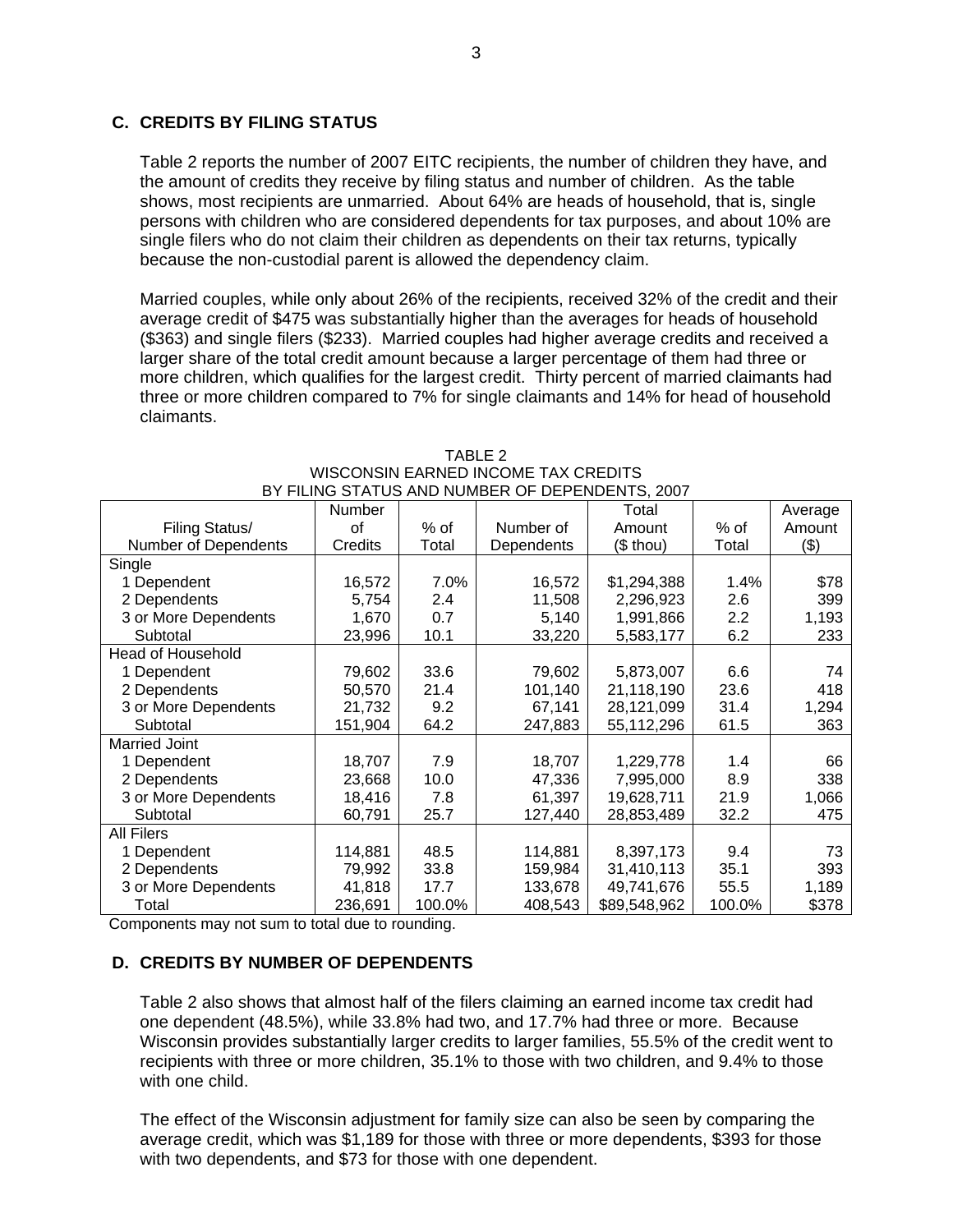# **E. CREDITS BY COUNTY**

Table 3 shows the number and amount of credits and the average credit for Wisconsin's 72 counties in 2007. Milwaukee County, the state's most populous county, had 61,651 credits totaling \$27.4 million and an average credit of \$444. That county accounted for 26% of all state EITC recipients and 31% of all credits paid. The second largest county, Dane, had 12,651 recipients claiming approximately \$4.2 million, for an average credit of \$335.

The county with the highest average credit was Menominee; its \$495 average was 31% higher than the state average of \$378 and \$51 higher than the \$444 average credit in Milwaukee County, which had the second highest average.

|                | Number of | Amount of   | Average       |              | Number of | Amount of    | Average     |
|----------------|-----------|-------------|---------------|--------------|-----------|--------------|-------------|
| County         | Credits   | Credit (\$) | $Credit$ (\$) | County       | Credits   | Credit (\$)  | Credit (\$) |
| Adams          | 922       | \$344,287   | \$373         | Marinette    | 2,026     | \$709,546    | \$350       |
| Ashland        | 1,029     | 393,331     | 382           | Marquette    | 599       | 237,892      | 397         |
| Barron         | 2,413     | 815,033     | 338           | Menominee    | 520       | 257,568      | 495         |
| Bayfield       | 735       | 291,284     | 396           | Milwaukee    | 61,651    | 27,364,931   | 444         |
| <b>Brown</b>   | 9,662     | 3,416,613   | 354           | Monroe       | 2,041     | 756,034      | 370         |
| <b>Buffalo</b> | 592       | 222,155     | 375           | Oconto       | 1,520     | 510,335      | 336         |
| <b>Burnett</b> | 683       | 256,688     | 376           | Oneida       | 1,466     | 479,418      | 327         |
| Calumet        | 1,058     | 332,746     | 315           | Outagamie    | 5,731     | 1,974,141    | 344         |
| Chippewa       | 2,644     | 958,443     | 363           | Ozaukee      | 1,223     | 402,183      | 329         |
| Clark          | 1,352     | 544,363     | 403           | Pepin        | 292       | 122,076      | 418         |
| Columbia       | 1,961     | 601,503     | 307           | Pierce       | 984       | 305,406      | 310         |
| Crawford       | 831       | 321,921     | 387           | Polk         | 1,770     | 577,694      | 326         |
| Dane           | 12,651    | 4,238,764   | 335           | Portage      | 2,170     | 752,185      | 347         |
| Dodge          | 2,789     | 923,193     | 331           | Price        | 615       | 228,418      | 371         |
| Door           | 942       | 292,027     | 310           | Racine       | 9,365     | 3,699,768    | 395         |
| Douglas        | 2,055     | 684,673     | 333           | Richland     | 779       | 282,796      | 363         |
| Dunn           | 1,467     | 568,726     | 388           | Rock         | 7,836     | 2,901,401    | 370         |
| Eau Claire     | 3,793     | 1,332,073   | 351           | Rusk         | 808       | 356,000      | 441         |
| Florence       | 161       | 42,044      | 261           | St. Croix    | 1,983     | 653,735      | 330         |
| Fond du Lac    | 3,378     | 1,131,760   | 335           | Sauk         | 2,443     | 820,446      | 336         |
| Forest         | 543       | 204,454     | 377           | Sawyer       | 1,030     | 432,506      | 420         |
| Grant          | 1,937     | 690,348     | 356           | Shawano      | 1,782     | 675,097      | 379         |
| Green          | 1,374     | 485,666     | 353           | Sheboygan    | 3,908     | 1,357,657    | 347         |
| Green Lake     | 737       | 278,947     | 378           | Taylor       | 861       | 301,531      | 350         |
| Iowa           | 883       | 308,690     | 350           | Trempealeau  | 1,257     | 443,105      | 353         |
| Iron           | 297       | 100,815     | 339           | Vernon       | 1,182     | 456,063      | 386         |
| Jackson        | 945       | 328,737     | 348           | Vilas        | 993       | 370,420      | 373         |
| Jefferson      | 2,710     | 893,365     | 330           | Walworth     | 3,481     | 1,222,804    | 351         |
| Juneau         | 1,280     | 463,450     | 362           | Washburn     | 882       | 345,450      | 392         |
| Kenosha        | 6,945     | 2,644,162   | 381           | Washington   | 2,753     | 879,399      | 319         |
| Kewaunee       | 645       | 196,723     | 305           | Waukesha     | 6,434     | 1,928,383    | 300         |
| La Crosse      | 3,987     | 1,419,227   | 356           | Waupaca      | 2,056     | 714,558      | 348         |
| Lafayette      | 655       | 252,904     | 386           | Waushara     | 1,037     | 375,615      | 362         |
| Langlade       | 1,041     | 419,264     | 403           | Winnebago    | 5,640     | 1,910,967    | 339         |
| Lincoln        | 1,197     | 415,744     | 347           | Wood         | 3,153     | 1,115,483    | 354         |
| Manitowoc      | 2,872     | 978,689     | 341           | Other*       | 10,231    | 3,984,227    | 389         |
| Marathon       | 5,023     | \$1,850,912 | \$368         | <b>Total</b> | 236,691   | \$89,548,962 | \$378       |

TABLE 3 EARNED INCOME TAX CREDITS BY COUNTY, 2007

\* Includes returns for which no county was listed.

Components may not sum to total due to rounding.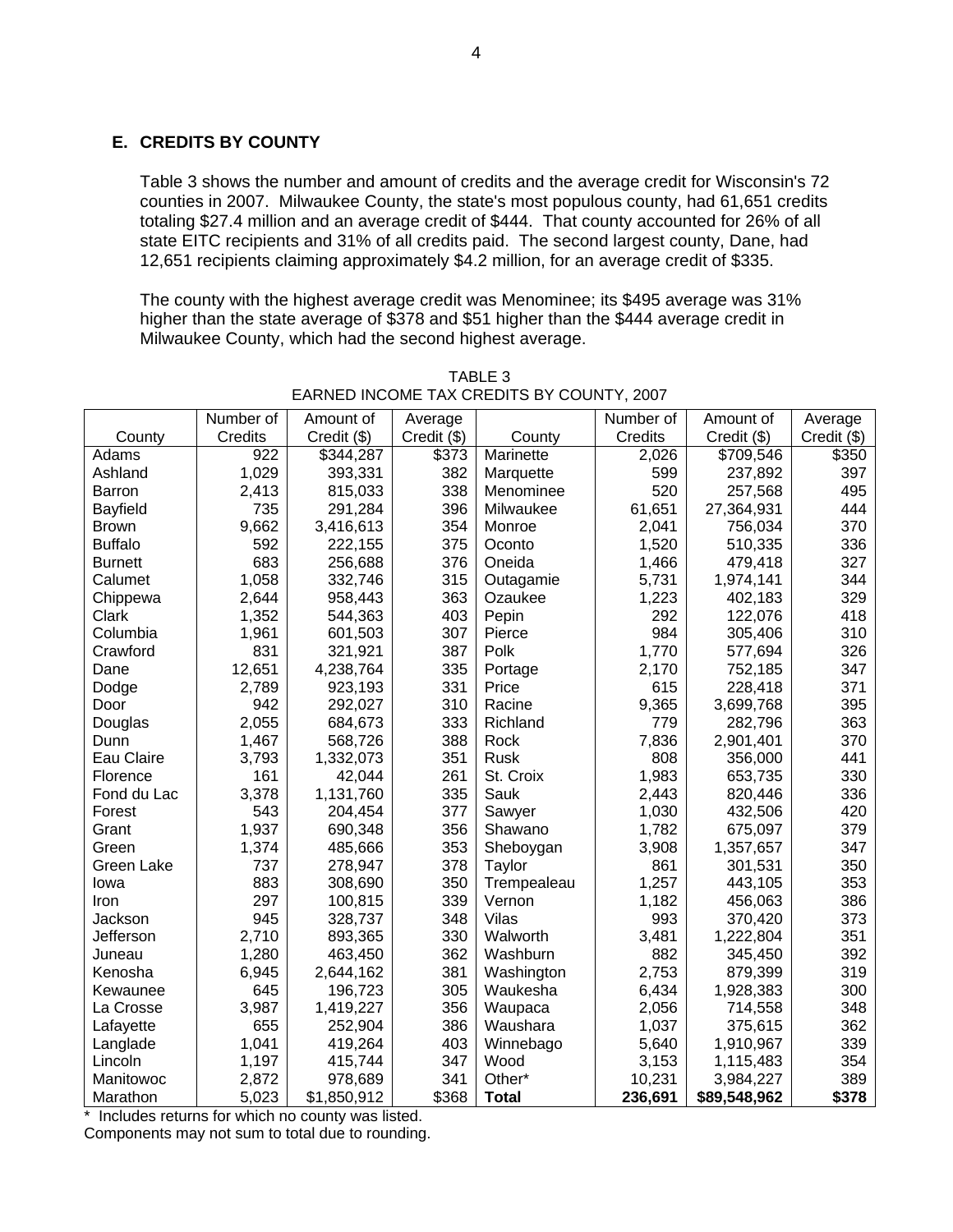# **F. PARTICIPATION BY COUNTY**

Two measures of the extent of participation in the EITC are the percentage of tax returns from the county that claim the credit and the percentage of the county's population in tax filing units receiving the EITC. For the latter measure, the number of people in a tax filing unit was based on the filing status (married couples filing jointly counted as two persons; heads of household and single filers as one) and on the number of dependents claimed for purposes of the EITC.

Table 4 shows both of these measures and again Menominee County stands out with far higher participation than any other county. While the EITC was claimed on approximately 8% of all tax returns statewide, 40% of Menominee County returns included a claim for the credit. Similarly, 36% of Menominee County's population was in tax filing units receiving the EITC. For all other counties, the percent of returns with the EITC ranged from 3.1% (Ozaukee County) to 14.4% (Milwaukee County) and the share of population in tax filing units receiving the EITC ranged from 4.2% (Ozaukee County) to 19.2% (Milwaukee County).

|                 |         |             | Percent of |            |                         | Percent of |
|-----------------|---------|-------------|------------|------------|-------------------------|------------|
|                 |         |             | Returns    |            |                         | Population |
|                 | Tax     | <b>EITC</b> | with EITC  | 2007       | <b>EITC</b>             | with EITC  |
| County          | Returns | Returns     | $(\% )$    | Population | Population <sup>1</sup> | $(\% )$    |
| Adams           | 8,880   | 922         | 10.4%      | 21,645     | 2,872                   | 13.3%      |
| Ashland         | 7,324   | 1,029       | 14.0       | 16,879     | 3,140                   | 18.6       |
| <b>Barron</b>   | 22,008  | 2,413       | 11.0       | 47,551     | 7,360                   | 15.5       |
| <b>Bayfield</b> | 7,083   | 735         | 10.4       | 15,990     | 2,333                   | 14.6       |
| <b>Brown</b>    | 116,847 | 9,662       | 8.3        | 244,764    | 28,217                  | 11.5       |
| <b>Buffalo</b>  | 6,599   | 592         | 9.0        | 14,183     | 1,898                   | 13.4       |
| <b>Burnett</b>  | 6,728   | 683         | 10.2       | 16,749     | 2,102                   | 12.6       |
| Calumet         | 20,444  | 1,058       | 5.2        | 46,031     | 3,217                   | 7.0        |
| Chippewa        | 26,783  | 2,644       | 9.9        | 61,604     | 8,121                   | 13.2       |
| Clark           | 13,885  | 1,352       | 9.7        | 34,479     | 4,519                   | 13.1       |
| Columbia        | 27,497  | 1,961       | 7.1        | 55,636     | 5,745                   | 10.3       |
| Crawford        | 7,361   | 831         | 11.3       | 17,553     | 2,641                   | 15.0       |
| Dane            | 233,168 | 12,651      | 5.4        | 468,514    | 36,111                  | 7.7        |
| Dodge           | 40,051  | 2,789       | 7.0        | 89,225     | 8,350                   | 9.4        |
| Door            | 14,221  | 942         | 6.6        | 30,043     | 2,812                   | 9.4        |
| Douglas         | 19,524  | 2,055       | 10.5       | 44,096     | 5,975                   | 13.5       |
| Dunn            | 16,866  | 1,467       | 8.7        | 43,118     | 4,678                   | 10.8       |
| Eau Claire      | 44,807  | 3,793       | 8.5        | 98,000     | 11,309                  | 11.5       |
| Florence        | 2,023   | 161         | 8.0        | 5,295      | 501                     | 9.5        |
| Fond du Lac     | 48,232  | 3,378       | 7.0        | 101,174    | 10,076                  | 10.0       |
| Forest          | 4,170   | 543         | 13.0       | 10,329     | 1,688                   | 16.3       |
| Grant           | 20,750  | 1,937       | 9.3        | 51,037     | 6,132                   | 12.0       |
| Green           | 16,947  | 1,374       | 8.1        | 36,262     | 4,191                   | 11.6       |
| Green Lake      | 9,327   | 737         | 7.9        | 19,446     | 2,249                   | 11.6       |
| lowa            | 10,781  | 883         | 8.2        | 24,130     | 2,755                   | 11.4       |
| Iron            | 2,974   | 297         | 10.0       | 7,002      | 891                     | 12.7       |
| Jackson         | 8,668   | 945         | 10.9       | 20,080     | 2,867                   | 14.3       |
| Jefferson       | 38,263  | 2,710       | 7.1%       | 80,411     | 8,077                   | 10.0%      |

TABLE 4 EARNED INCOME TAX CREDIT PARTICIPATION BY COUNTY, 2007

<span id="page-4-0"></span> $1$  The EITC population was based on the filing status (married couples filing jointly counted as two persons; heads of household and single filers as one) and on the number of dependents claimed for purposes of the EITC.